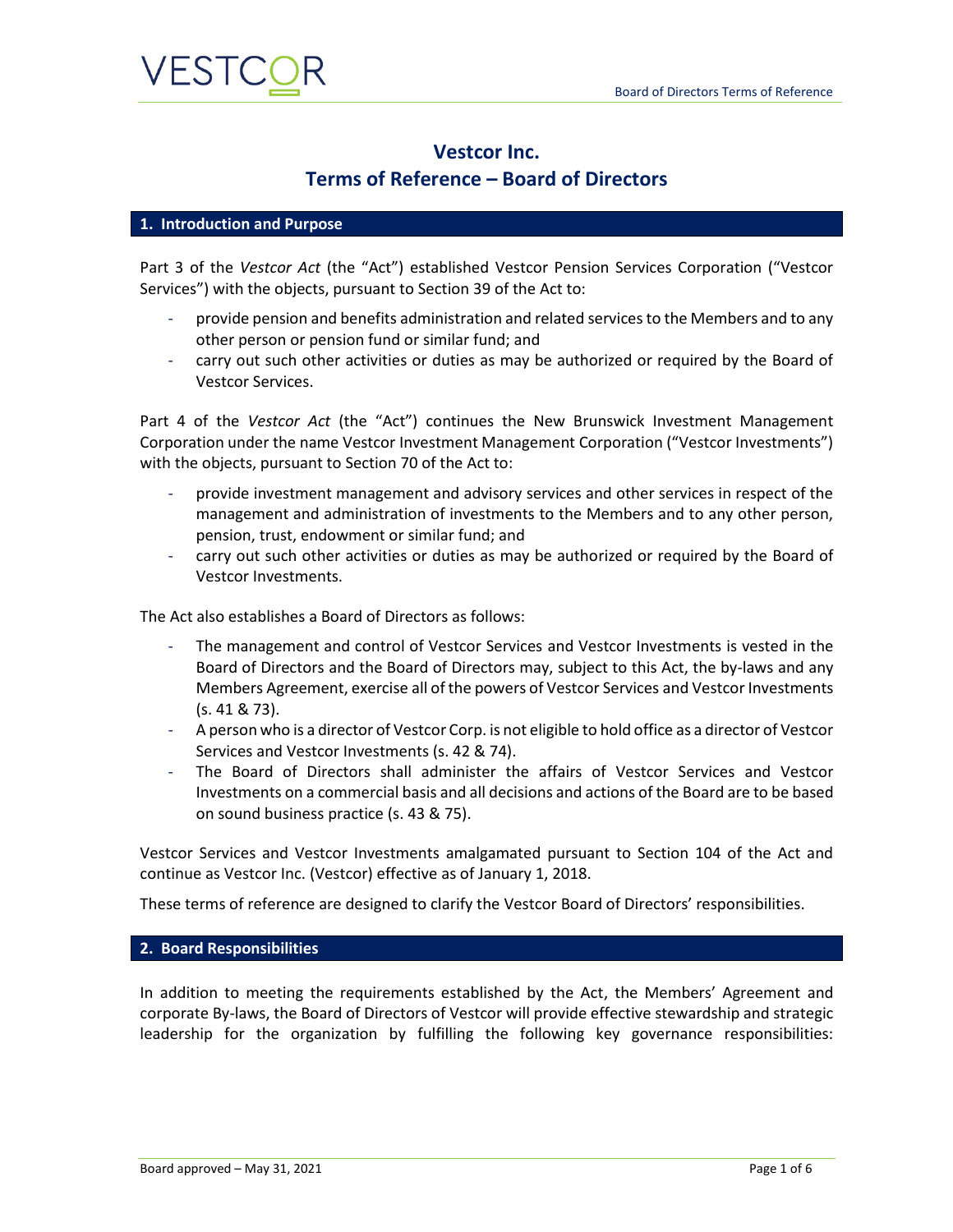

#### **2.1 Mission, Vision and Values**

- Biennially review and continually support the Mission, Vision and Values of Vestcor
- Ensure Vestcor's values are clearly stated, widely shared and provide a framework for decision-making throughout the organization, e.g. code of conduct and conflict of interest policies in place to support values

#### **2.2 Relationship with the President and Chief Executive Officer ("CEO")**

- Prior to the appointment of a CEO, review the CEO's Position Description, Core Accountabilities and Competencies
- Select and recommend the appointment of the CEO
- Annually, review and approve the CEO's strategic priorities, goals and objectives
- Regularly monitor and annually evaluate the CEO's performance
- Annually, approve the CEO's compensation (including salary adjustments and Incentive Compensation Awards)
- Quarterly, to the extent feasible, ensure itself as to the integrity of the CEO and that the CEO and senior management are fostering a culture of integrity throughout the organization
- Biennially, ensure that the work environment and leadership survey is administered
- Provide advice and counsel to the CEO in the execution of the CEO's duties
- Review and approve any significant outside board appointments as required under the Code of Ethics and Business Conduct that the CEO is considering

#### **2.3 Corporate Plans and Performance**

- Provide strategic direction in the development, and final approval, of the strategic plan for Vestcor
- Biennially, approve the process for the development and approval of strategic and annual business plans
- Approve the process for the development of significant corporate policies
- Review and approve any new or changes to significant Corporate policies
- Ensure alignment between Vestcor Strategic Plan and the Annual Business Plan through the approval of each Annual Business Plan (including allocation of resources in the budget) and the approval of expected outcomes and Key Performance Indicators (KPIs) for measuring purposes
- Monitor the performance of Vestcor against its Plan(s) and KPIs
- Review results of external and internal reviews of operations and monitor appropriate follow-up plans
- Monitor compliance of the organization with legal requirements

#### **2.4 Investments**

- Approve the creation and related investment policies of the Vestcor Investment Entities
- Annually, review and approve changes to Vestcor's Responsible Investing Guidelines and monitor compliance with Guidelines
- Approve delegation of investment authorities to Management, and
- Approve transactions exceeding delegated investment authorities, as required under the By-laws - Section 16 and transactions that are outside of generally delegated constraints or limits as set out in the Vestcor Investment Entities Profiles from time to time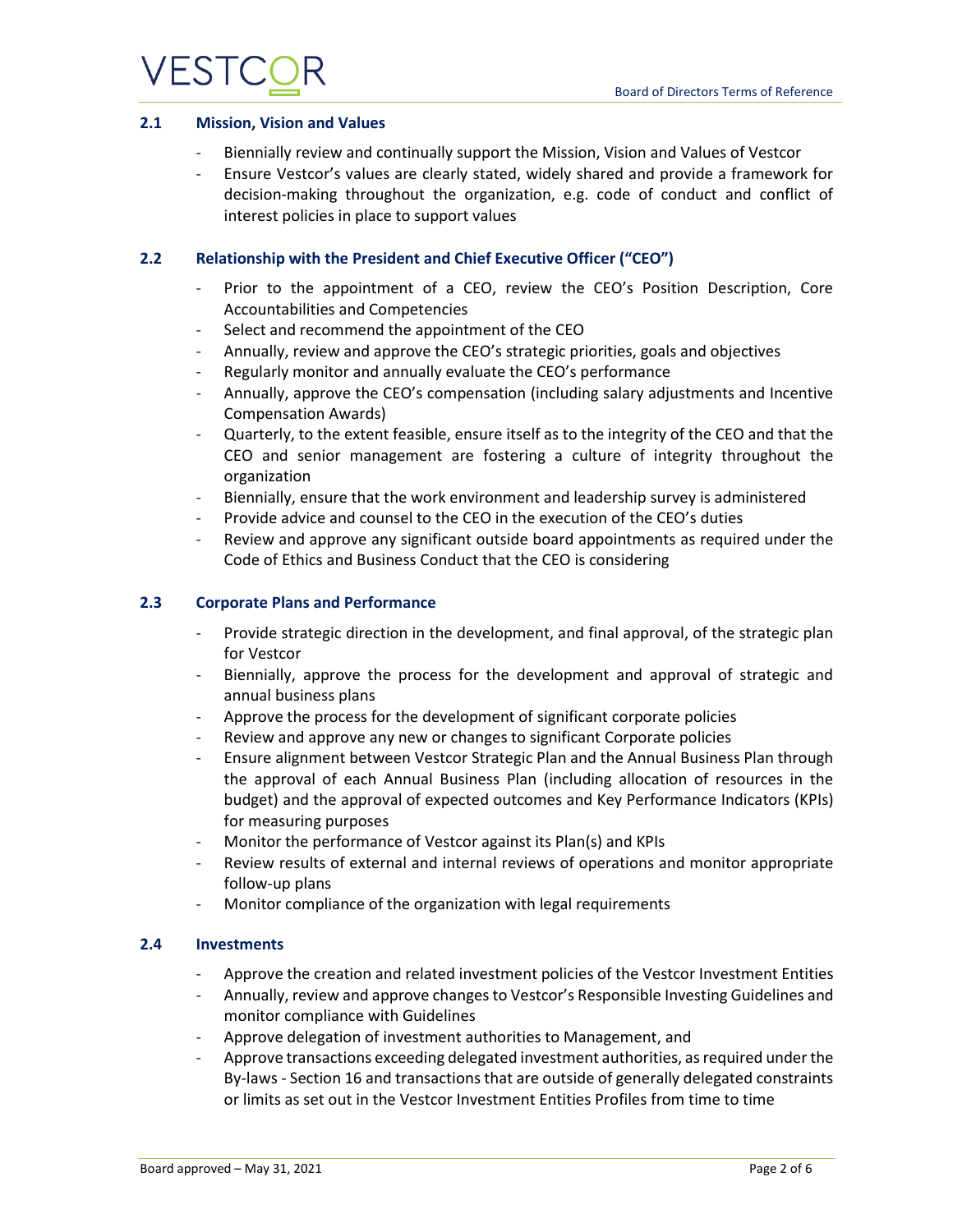# **VESTC**

#### **2.5 Financial Oversight**

- Quarterly, monitor and review financial results
- Quarterly, monitor compliance under securities and tax regulation
- Approve (i) the annual financial statements for Vestcor and the Vestcor Investment Entities and (ii) the annual investment performance Total Fund Reports
- Review reports from the Audit Committee of the results of the external audit and other annual assurance activities and the ongoing relationship with the external auditor
- Review and approve the annual budget for the operating and capital expenditures and fee recovery structure of Vestcor and recommend its approval to the Vestcor Corp. Board of Directors
- Approve delegation of execution of contracts to Management, and approve transactions exceeding those delegated authorities, as required under the By-laws – Section 15
- Approve delegation of banking authorities to Management, and approve transactions exceeding those delegated authorities, as required under the By-laws – Section 17
- Ensure the financial performance of Vestcor is adequately and promptly reported and the financial results are reported fairly and in accordance with generally accepted accounting principles
- Recommend the appointment or replacement of the external auditor to the Vestcor Corp. Board of Directors

#### **2.6 Risk Management**

The Board's role is to understand Vestcor's principal business risks and the systems that have been put into place by Management to protect the organization against damage or loss due to risks. The Board will:

- (a) review and approve the enterprise -wide risk management framework, principles and policies recommended by Management
- (b) review and approve Vestcor's Fraud Risk Management Policy and Management's annual fraud risk assessment
- (c) obtain reasonable assurance by discussions with and comprehensive reports from Management, the Risk Manager, the Manager, Internal Audit and external advisors as appropriate, that:
	- (i) Vestcor has adequate and reliable systems and procedures for the identification, evaluation, management and monitoring of risks facing Vestcor, and that
	- (ii) the risk management systems and procedures are properly designed and effectively implemented.
- (d) annually review and recommend to the Vestcor Corp. Board of Directors for approval insurance coverage of significant business risks and uncertainties

The Board as a whole provides overall risk oversight. In addition, the various Board Committees provide oversight with respect to categories in Vestcor's Risk Management Framework that fall within their mandates.

The Board, as a whole, retains risk management oversight in the following areas:

- Mission and Vision

- **Investments**
- **Quality**
- Strategy, Corporate Plans and Performance
- Accountability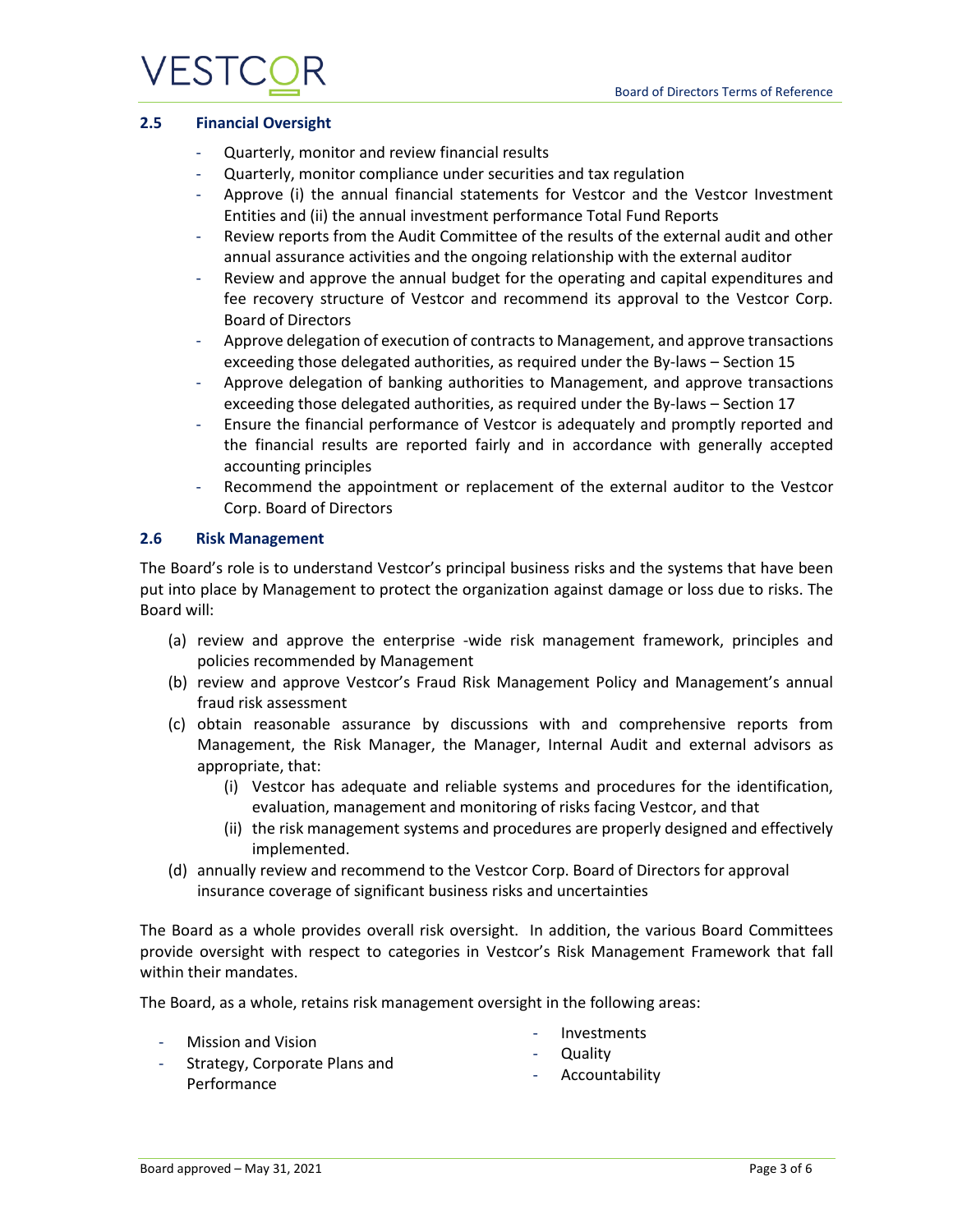

It is supported in its risk management oversight in the following areas by the following board committees:

| <b>Stewardship Responsibility</b>         | <b>Board Committee</b>                     |
|-------------------------------------------|--------------------------------------------|
| Relationship with the CEO                 | Human Resources and Compensation Committee |
| <b>Financial Oversight</b>                | Audit Committee                            |
| Internal Controls and Information Systems | Audit Committee                            |
| Risk Management                           | Audit Committee                            |
| Human Resources Oversight                 | Human Resources and Compensation Committee |
| Communications and Stakeholder Relations  | Governance Committee                       |
| Board Effectiveness and Efficiency        | Governance Committee                       |

#### **2.7 Internal Controls and Management Information Systems**

- Ensure, through the CEO, that effective management information systems, processes and internal controls are in place at all levels of the organization

#### **2.8 Human Resources Oversight**

- Approve any changes to the compensation philosophy and framework, as recommended by the Human Resources and Compensation Committee, including the compensation ranges for all positions and the incentive compensation plan, for Vestcor's Management and employees
- Biennially, review employee benefits and approve material changes<sup>1</sup> when warranted
- Conduct an Independent Compensation Review processes on an as needed basis or at least every four (4) years.
- Annually, approve any changes to the Required Investment Performance Targets in the Vestcor Incentive Plan, where applicable
- Approve, as required, any severance arrangements for Officers or members of Management reporting directly to the CEO
- Annually, review and approve any changes to salary ranges for all positions and review and approve the CEO's proposed material salary adjustments (outside of previously approved ranges) for and aggregate Incentive Compensation Awards (where applicable) to all employees within the organization
- Review and approve the directors and executive compensation disclosure in the Annual Report
- Approve major changes to organizational structure of Management
- Approve material changes to Human Resources Policies

 $1$  Material for these purposes means any change that produces a change in the relevant costs that exceeds the lower of 10% of current costs and \$200,000, as well as any change of strategic importance to the organization.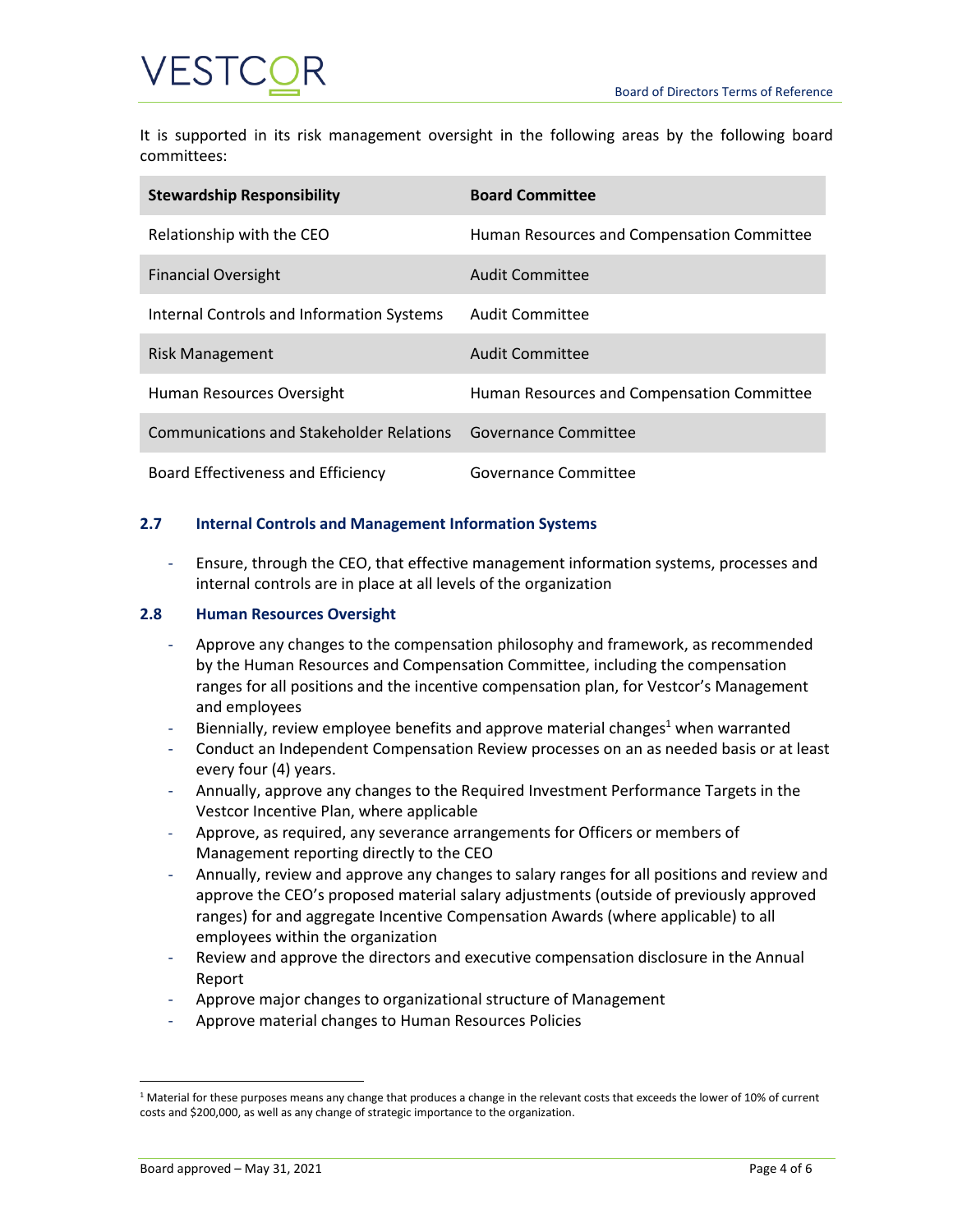# **/ESTC**

- Review and approve (a) position descriptions for Senior Management and Officers and (b) the appointment of Officers
- Ensure, through the CEO, that Vestcor develops and maintains a long-term, comprehensive, human resource plan and approve Vestcor's annual Human Resources Strategic plan
- Ensure that policies and systems are in place to foster a work environment that attracts and retains talented people
- Ensure that a succession plan is in place for the CEO's position and that the CEO, in turn, has a succession plan in place for senior leadership and other key positions within the organization

### **2.9 Communications, Stakeholder Relations and Accountability**

- Ensure that Vestcor has policies and systems in place to:
	- protect and continuously enhance Vestcor's brand and reputation
	- maintain strong and effective relations with all clients and stakeholders, including the provincial government and fund sponsor organizations
	- monitor the effectiveness of Vestcor stakeholder relations and communications policies and systems
- Approve the Annual Report and the Press Release which contains the information required by the Act and regulations
- Annually review and approval Vestcor Inc.'s Communications Strategy / policy

#### **2.10 Board Effectiveness and Efficiency**

- Contribute to the nomination of high quality, diverse, independent and competent leadership for the Board, through a rigorous nominations process, supported by an annual skills gap assessment
- Ensure that directors have a thorough initial orientation followed by ongoing opportunities to increase their capabilities as directors of Vestcor
- Ensure the completion of a post-orientation survey and sharing of results with the Board Chair and the Governance Committee Chair to get feedback on the effectiveness of the orientation process
- Biennially, evaluate the performance of the Board, its Chair and its Committees
- Biennially, through the Board Evaluation, establish goals for the work of the Board and organize/adapt the Board committees and meeting agendas to accomplish these goals
- Foster an effective relationship with the CEO and recognize the distinct roles
- Triennially, review By Laws, Governance Policies (i.e., Director Independence Policy, etc.) and Board practices in the context of evolving standards of governance
- Annually, review Terms of reference for the Board and Board Committees, Director Orientation and Education Policy, Nomination Guidelines and Code of Ethics and Business Conduct
- Annually, receive annual consolidation of board decisions and major agenda items over the past year, cross-referenced to the Terms of Reference for the Board.
- Biennially review and recommend to the Vestcor Corp. Board for approval any changes to the Directors Compensation Policy
- Biennially review and approve changes, as required to the Directors' Travel and Expense Policy